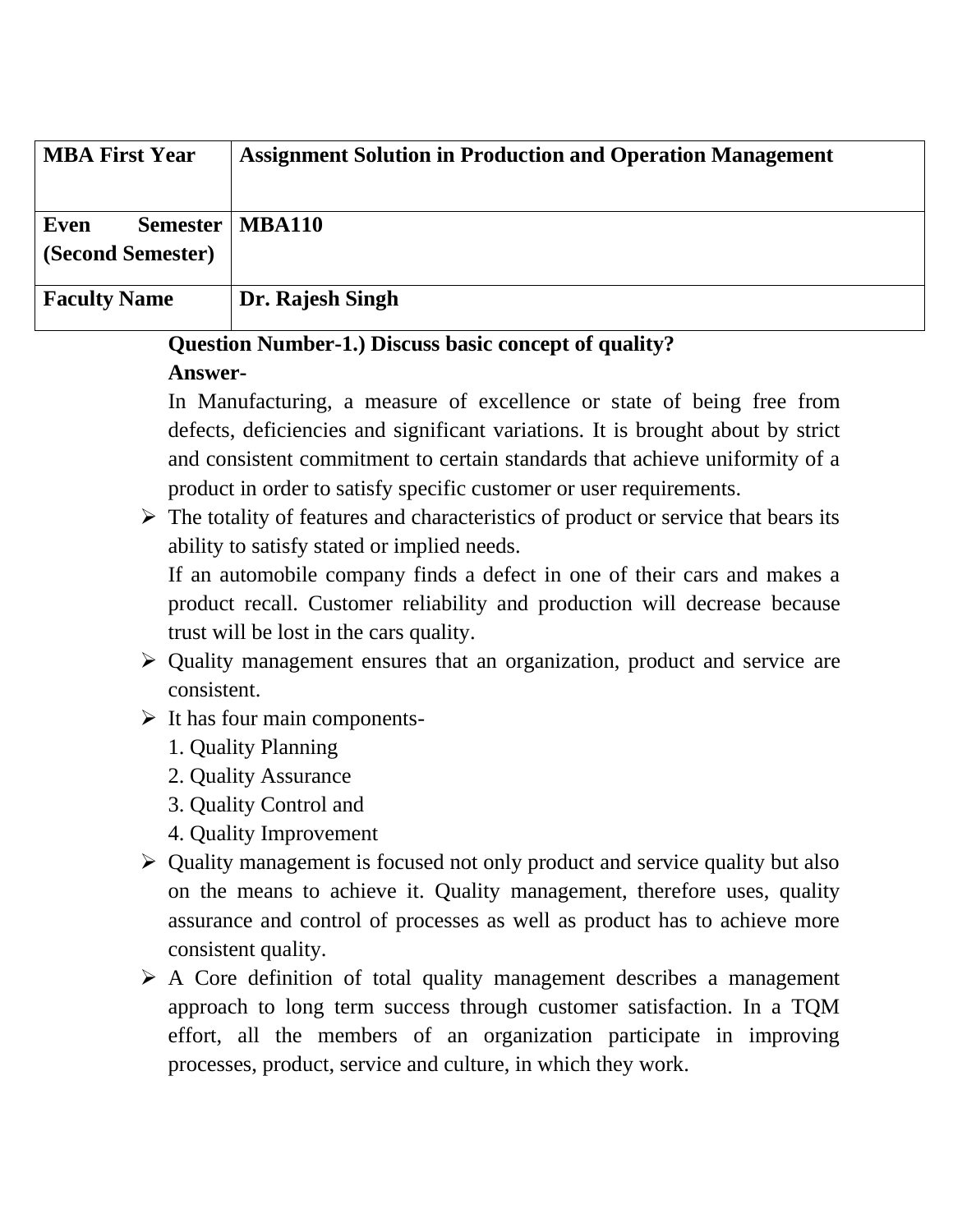- ➢ Total quality management consists of organization wide efforts to install and make permanent climate in which an organization continuously improves its ability to deliver high quality products and services to customer. While there is no widely agreed upon approach, TQM efforts typically draw heavily on the previously developed tools and techniques of quality control.
- ➢ Statistical process control is a method of quality control, which employs statistical methods to monitor and control a process. This helps ensure the process operates efficiently, producing more specification confirming product with less waste. Statistical process control can be applied to any process, where the confirming product output can be measured.

# **Question Number-2.) Describe dimensions of quality with suitable example?**

**Answer-**

- $\triangleright$  In business, engineering, and manufacturing, quality has a pragmatic interpretation as the non-inferiority or superiority of something; it's also defined as being suitable for its intended purpose (fitness for purpose) while satisfying customer expectations. Quality is a perceptual, conditional, and somewhat subjective attribute and may be understood differently by different people. Consumers may focus on the specification quality of a product/service, or how it compares to competitors in the marketplace. Producers might measure the conformance quality, or degree to which the product/service was produced correctly. Support personnel may measure quality in the degree that a product is reliable, maintainable, or sustainable.
- ➢ There are many aspects of quality in a business context, though primary is the idea the business produces something, whether it be a physical good or a particular service. These goods and/or services and how they are produced involve many types of processes, procedures, equipment, personnel, and investments, which all fall under the quality umbrella. Key aspects of quality and how it's diffused throughout the business are rooted in the concept of quality management:
- ➢ Quality planning is implemented as a means of "developing the products, systems, and processes needed to meet or exceed customer expectations." This includes defining who the customers are, determining their needs, and developing the tools (systems, processes, etc.) needed to meet those needs.
- ➢ Quality assurance is implemented as a means of providing enough confidence that business requirements and goals for a product and/or service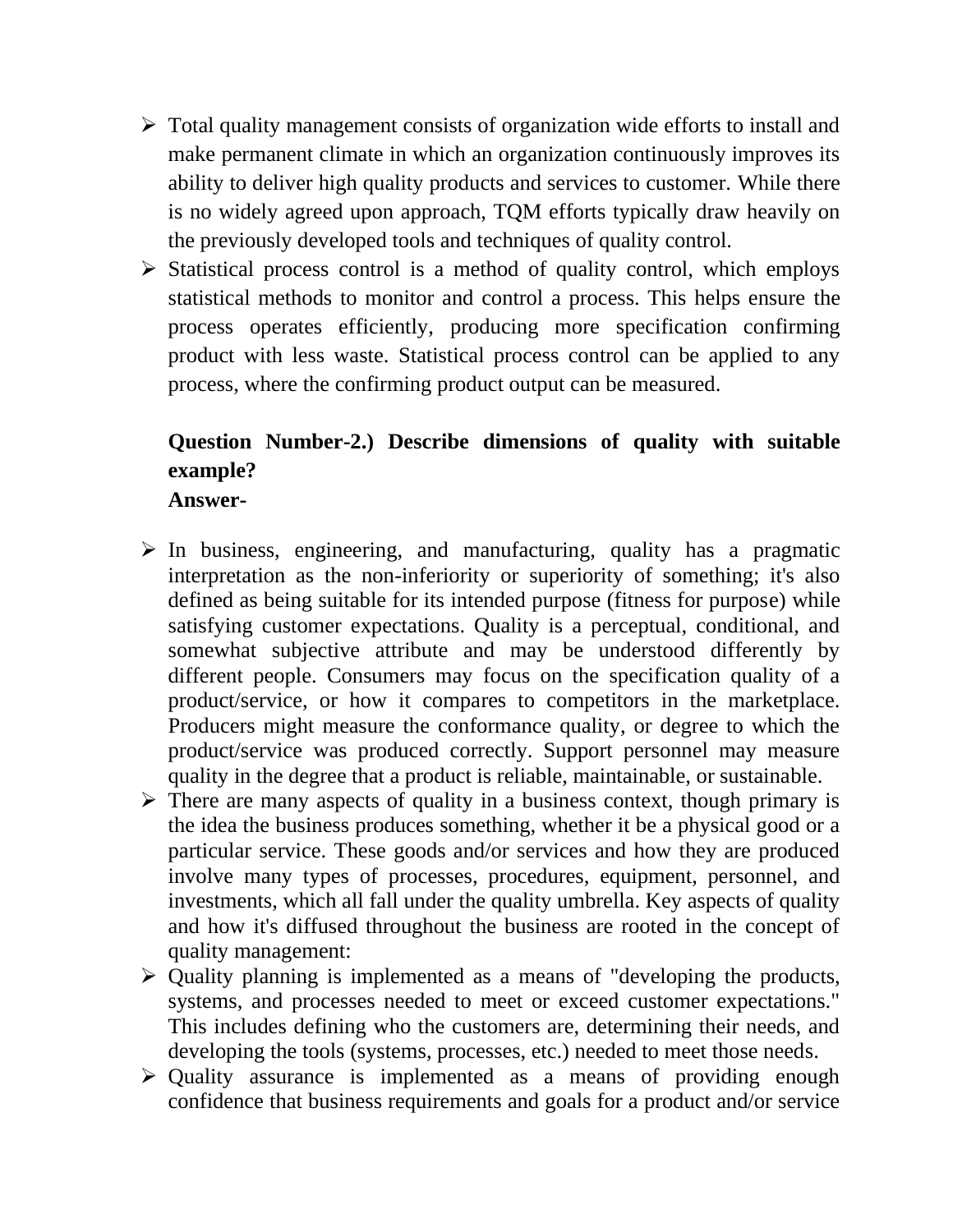will be fulfilled. This error prevention is done through systematic measurement, comparison with a standard, and monitoring of processes.

- $\triangleright$  Quality control (QC) is implemented as a means of fulfilling quality requirements, reviewing all factors involved in production. The business confirms that the good or service produced meets organizational goals, often using tools such as operational auditing and inspection. QC is focused on process output.
- ➢ Quality improvement is implemented as a means of providing mechanisms for the evaluation and improvement of processes, etc. in the light of their efficiency, effectiveness, and flexibility. This may be done with noticeably significant changes or incrementally via continual improvement.
- ➢ While quality management and its tenets are relatively recent phenomena, the idea of quality in business is not new. In the early 1900s, pioneers such as Frederick Winslow Taylor and Henry Ford recognized the limitations of the methods being used in mass production at the time and the subsequent varying quality of output, implementing quality control, inspection, and standardization procedures in their work. Later in the twentieth century, the likes of William Edwards Deming and Joseph M. Juran helped take quality to new heights, initially in Japan and later (in the late '70s and early '80s) globally.

## **Question Number-3.) Explain Juran's Trilogy?**

#### **Answer-**

- Juran's Trilogy is an approach to cross functional management that is composed of three managerial processes: Planning, Control and Improvement.
- Quality Planning- Quality planning is the activity of developing the products and processes that required meet the customer demand. It involves a series of universal steps, which can be abbreviated as follows:
- 1. Establish Quality Goals
- 2. Identify the customers-those who will be impacted by the efforts to meet the goal
- 3. Determine the customers need
- 4. Develop product features, that respond to customer need
- 5. Develop processes, that can produce those product features
- 6. Establish process controls and transfer the resulting plans to the operating forces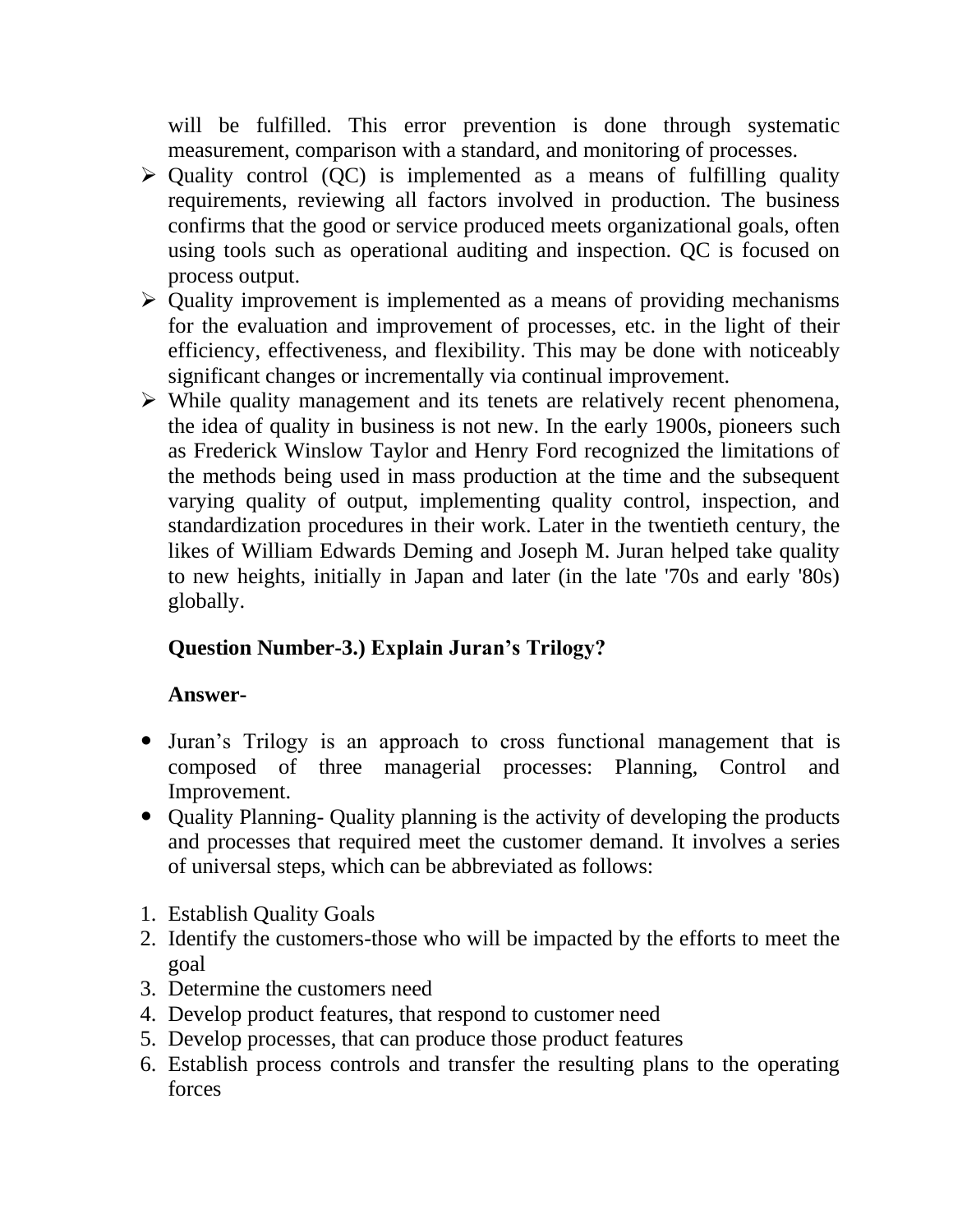## **Quality Control-**

This Process consists of the following steps:

- 1. Evaluate Actual Quality performance
- 2. Compare actual performance in reference to quality goal
- 3. Act on the difference

### **Quality Improvement**

This process is the means of raising quality performance to break through levels. The methodology consists of a series of universal steps.

## **Question Number -4.) Elaborate Deming's Principles? Answer-**

- The concept of the quality is at the core of many of our ideas about effective management and leadership. We know, now that quality needs to be build at every level of company and become part of everything that the organization does.
- Before things like globalization and technological advances become so important, competitive pressures were typically much lower and companies were usually satisfied with focusing their quality efforts on the production process alone. Now the quality is often thought to start and end with customer and all points leading to and from the customer, must aim for high quality service and interaction.
- Deming's message was this, by quality improvement, the company will decrease expense as well increase productivity and market share.

## **14 Points of Deming's Principle**

1.) Create constancy of purpose for improving products and services.

- 2.) Adopt the new philosophy.
- 3.) Cease dependence on inspection to achieve quality.

4.) End the practice of awarding business on price alone; instead, minimize total cost by working with a single supplier.

5.) Improve constantly and forever every process for planning, production and service.

6.) Institute training on the job.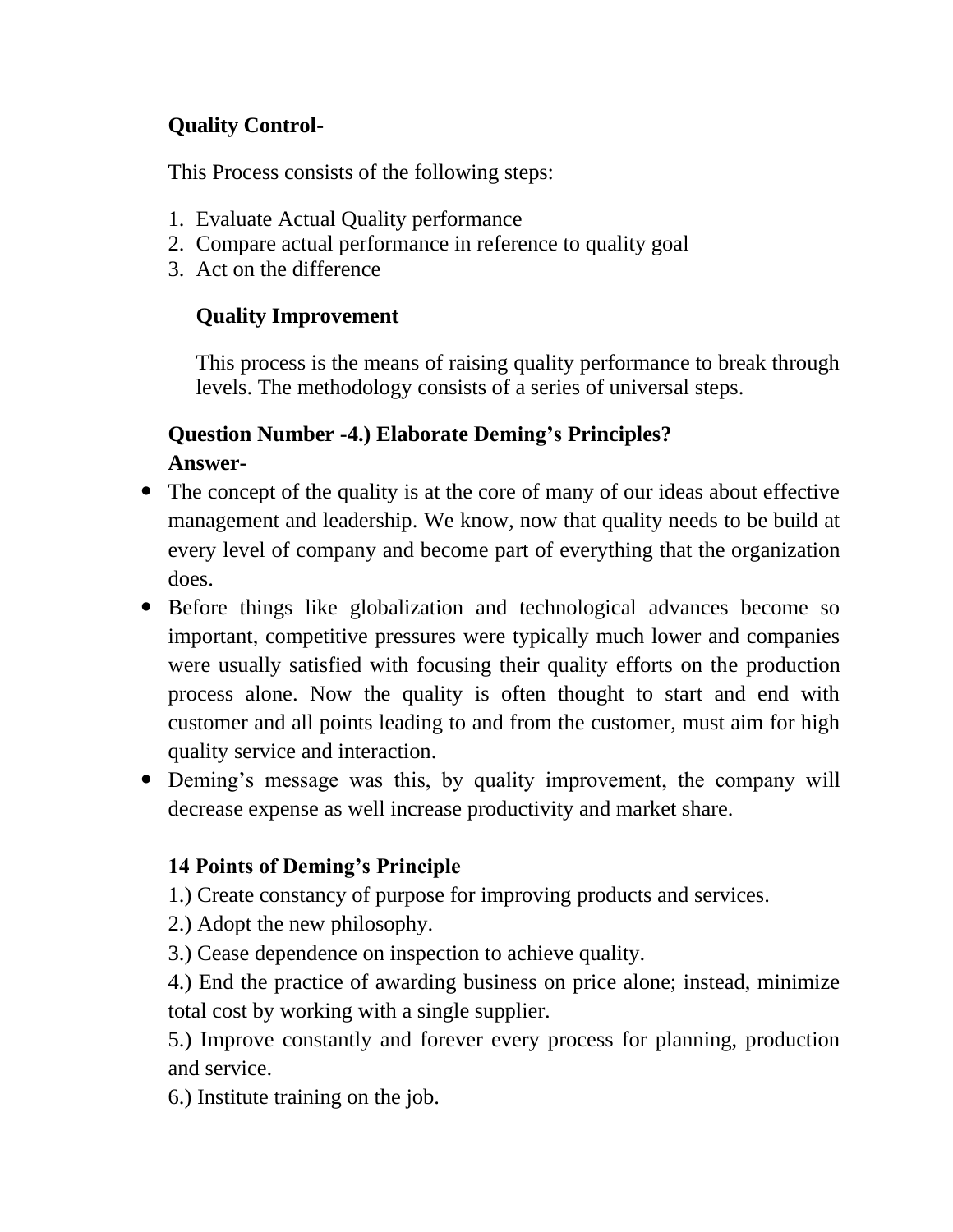7.) Adopt and institute leadership.

8.) Drive out fear.

9.) Break down barriers between staff areas.

10.) Eliminate slogans, exhortations and targets for the workforce.

11.) Eliminate numerical quotas for the workforce and numerical goals for management.

12.) Remove barriers that rob people of pride of workmanship, and eliminate the annual rating or merit system.

 13.) Institute a vigorous program of education and self-improvement for everyone.

 14.) Put everybody in the company to work accomplishing the transformation.

# **Question Number-5.) Define quality circles and statistical quality control with examples?**

**Answer-**

### **Quality Circle-**

- Quality circle is a small group of employee working at one place, which come forward voluntarily and discuss their work related once in a week for one hour.
- Workers meet as a group and utilize their inheritability to think for themselves for identifying the constraints being faced by them and pooling their wisdom for final solutions that would improve their work life in general and contribute towards better results for the organization.

### **Statistical Quality Control**

Statistical Quality control is the application of statistical methods for the purpose of determining if a given component of production (input) is within acceptable statistical limits and if there is some result of production (output) that may be shown to be statistically acceptable to required specifications.

Statistical Quality Control provides off-line tools to support analysis and decision-making to help determine if a process is stable and predictable. The Statistical Quality Control is the application of statistical techniques to measure and improve the quality of processes. Statistical quality control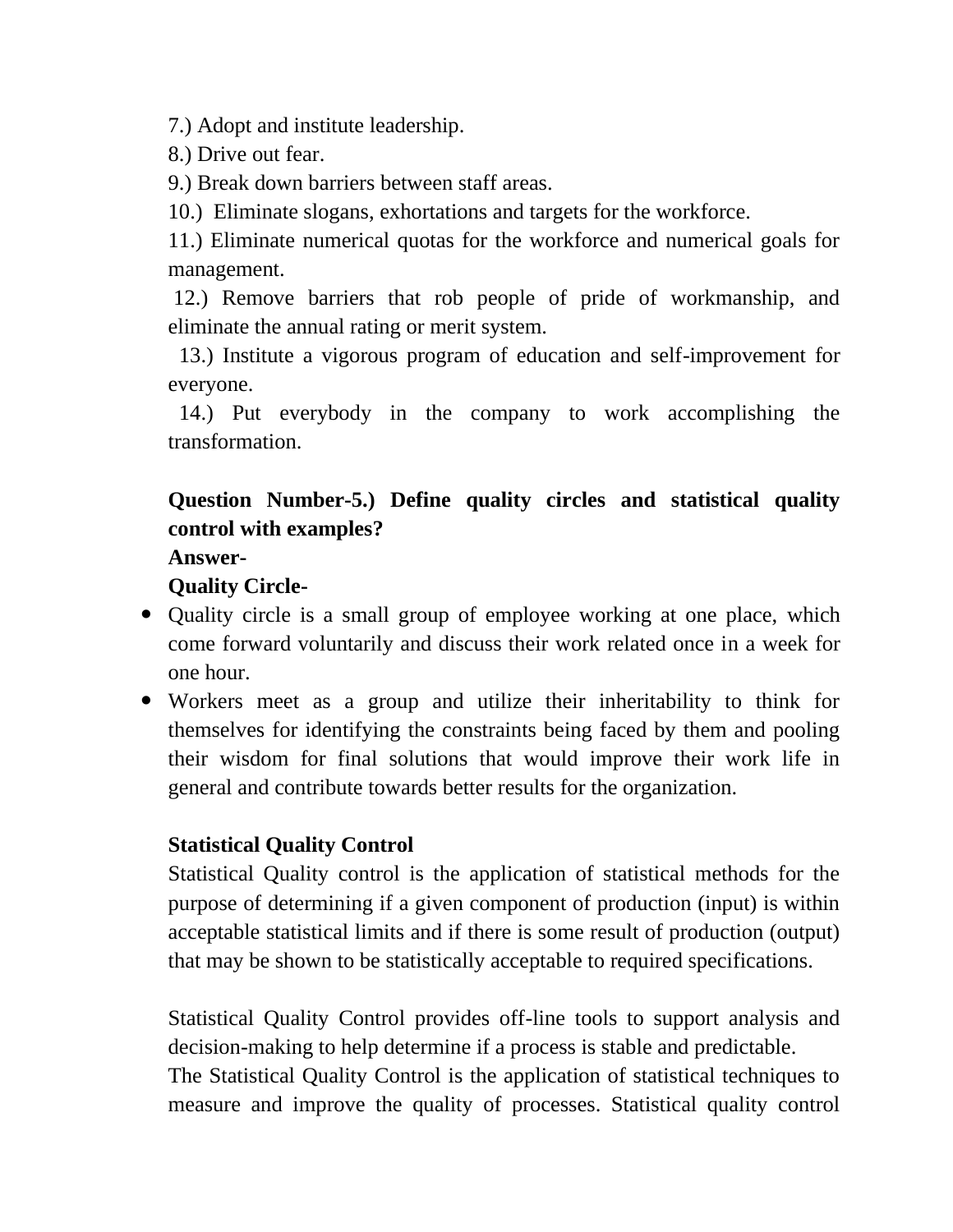includes statistical process control, diagnostic tools, sampling plans and other statistical techniques.

The Statistical Quality Control and Statistical Process Control have an effective part in continuously improving a manufacturing process. When measurements are accurately collected and analyzed, improvements are identified and implemented, and controls established to ensure improvements are permanent; a process is well on its way to meeting quality requirements. The Statistical Process Control is the application of statistical techniques for measuring and analyzing the variation in processes.

The Statistical Quality Control provides support analysis and decisionmaking tools to help determine if a process is stable and predictable from shift to shift, day in and day out, and from supplier to supplier. Using these tools together, users can view the current and long-term picture about processing performance simultaneously.

Statistical Quality Control (SQC) is the term used to describe the set of statistical tools used by quality professionals. SQC is used to analyze the quality problems and solve them.

Statistical quality control refers to the use of statistical methods in the monitoring and maintaining of the quality of products and services.

All the tools of SQC are helpful in evaluating the quality of services. SQC uses different tools to analyze quality problem.

- 1) Descriptive Statistics
- 2) Statistical Process Control (SPC)
- 3) Acceptance Sampling

Descriptive Statistics involves describing quality characteristics and relationships. SPC involves inspect random sample of output from process for characteristic. Acceptance Sampling involves batch sampling by inspection.

#### **Objective of Statistical Quality Control**

Quality Control is very important for a every company. Quality control includes service quality given to customer, company management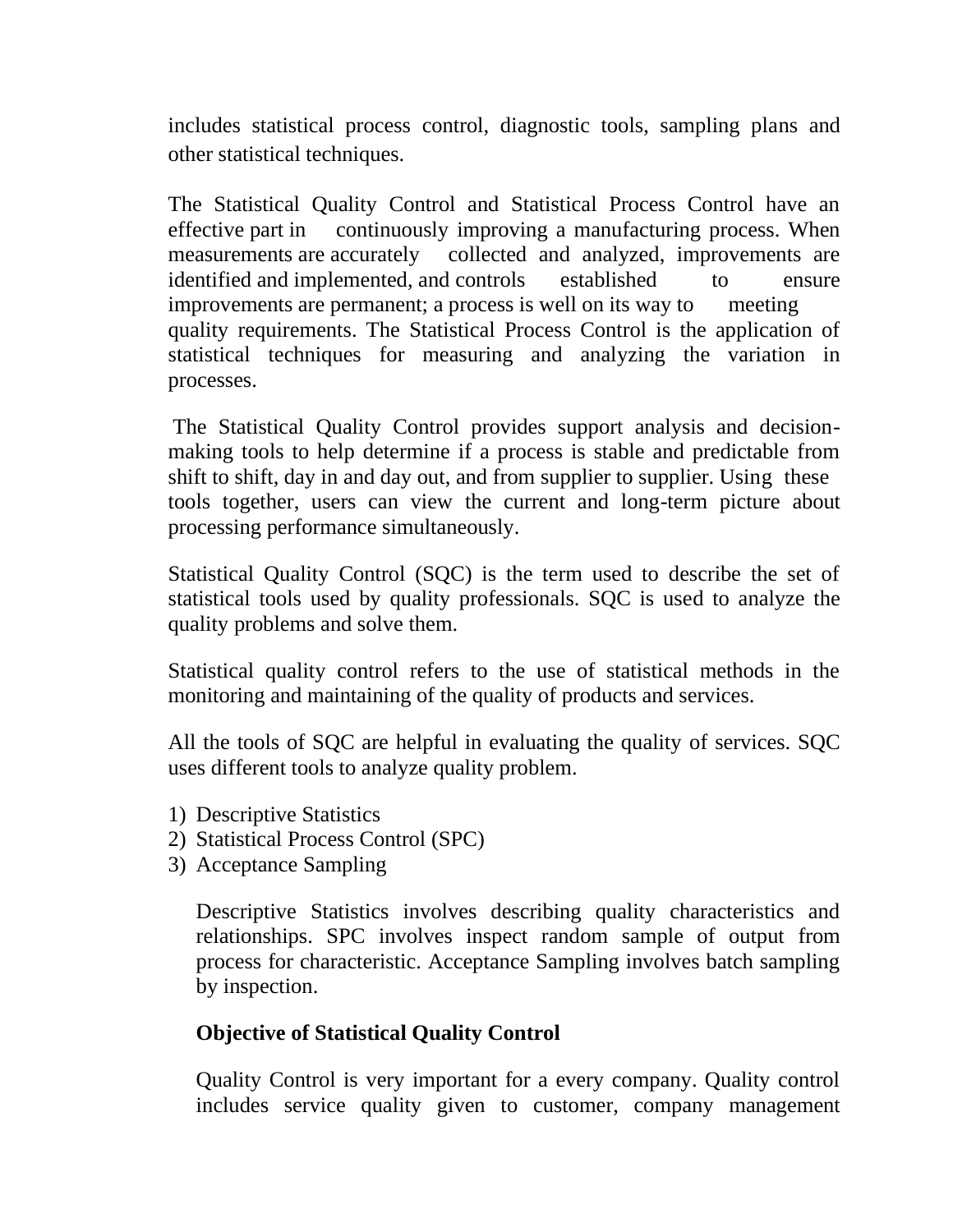leadership, commitment of management, continuous improvement, fast response, actions based on facts, employee participation and a quality driven culture.

The main objectives of the quality control module are to control of material reception, internal rejections, clients, claims, providers and evaluations of the same corrective actions are related to their follow-up. These systems and methods guide all quality activities. The development and use of performance indicators is linked, directly or indirectly,to customer requirements and satisfaction, and to management.

# **Question Number-6.) Discuss seven Quality Control tools and New Quality control tools?**

**Answer-**

The Seven Basic Tools of Quality (also known as 7 QC Tools) originated in Japan when the country was undergoing major quality revolution and had become a mandatory topic as part of Japanese's industrial training program. These tools which comprised of simple graphical and statistical techniques were helpful in solving critical quality related issues. These tools were often referred as *Seven Basics Tools of Quality* because these tools could be implemented by any person with very basic training in statistics and were simple to apply to solve quality-related complex issues.

Quality pros have many names for these seven basic tools of quality, first emphasized by Kaoru Ishikawa, a professor of engineering at Tokyo University and the father of "quality circles." Start your quality journey by mastering these tools, and you'll have a name for them too: indispensable.

7 QC tools can be applied across any industry starting from product development phase till delivery. 7QC tools even today owns the same popularity and is extensively used in various phases of Six Sigma (DMAIC or DMADV), in continuous improvement process (PDCA cycle) and Lean management (removing wastes from process).

1.) **[Cause-and-effect diagram](https://asq.org/quality-resources/fishbone)** (also called Ishikawa or fishbone diagrams): Identifies many possible causes for an effect or problem and sorts ideas into useful categories.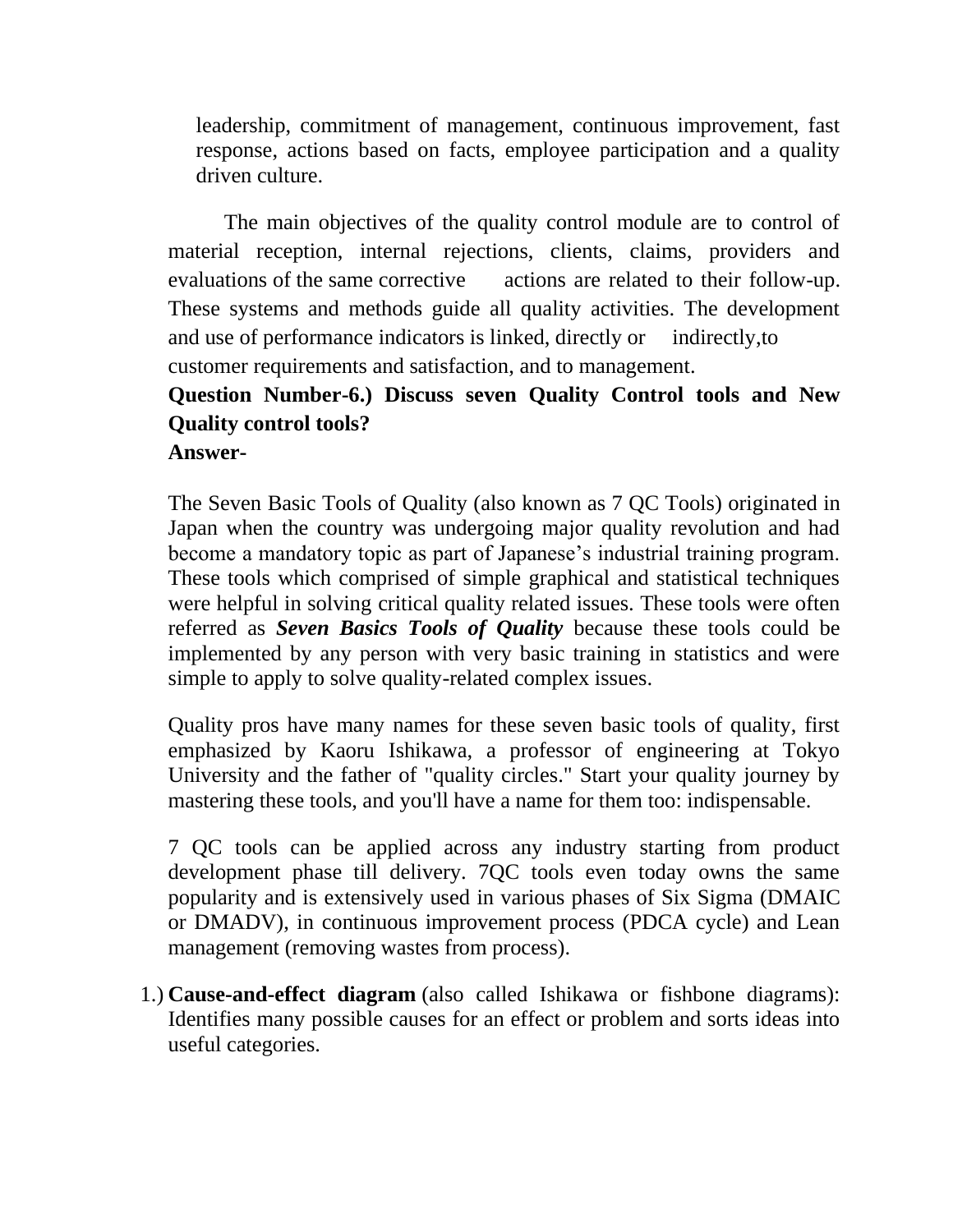Cause–and–effect diagram introduced by **Kaoru Ishikawa** helps in identifying the various causes (or factors) leading to an effect (or problem) and also helps in deriving meaningful relationship between them.

Once a quality related problem is defined, the factors leading to the causal of the problem are identified. We further keep identifying the sub factors leading to the causal of identified factors till we are able to identify the root cause of the problem. As a result we get a diagram with branches and sub branches of causal factors resembling to a fish bone diagram.

2.) **[Check sheet](https://asq.org/quality-resources/check-sheet)**: A structured, prepared form for collecting and analyzing data; a generic tool that can be adapted for a wide variety of purposes.

A check sheet can be metrics, structured table or form for collecting data and analyzing them. When the information collected is quantitative in nature, the check sheet can also be called as **tally sheet**.

- 3.) **[Control chart](https://asq.org/quality-resources/control-chart)**: Graph used to study how a process changes over time. Comparing current data to historical control limits leads to conclusions about whether the process variation is consistent (in control) or is unpredictable (out of control, affected by special causes of variation).
- 4.) **[Histogram](https://asq.org/quality-resources/histogram)**: The most commonly used graph for showing frequency distributions, or how often each different value in a set of data occurs.

Histogram introduced by *Karl Pearson* is a bar graph representing the frequency distribution on each bars.

The very purpose of Histogram is to study the density of data in any given distribution and understand the factors or data that repeat more often.

Histogram helps in prioritizing factors and identify which are the areas that needs utmost attention immediately.

5.) **[Pareto chart](https://asq.org/quality-resources/pareto)**: A bar graph that shows which factors are more significant.

Pareto chart is named after **Vilfredo Pareto**. Pareto chart revolves around the concept of 80-20 rule which underlines that in any process, 80% of problem or failure is just caused by 20% of few major factors which are often referred as **Vital Few**, whereas remaining 20% of problem or failure is caused by 80% of many minor factors which are also referred as **Trivial Many**.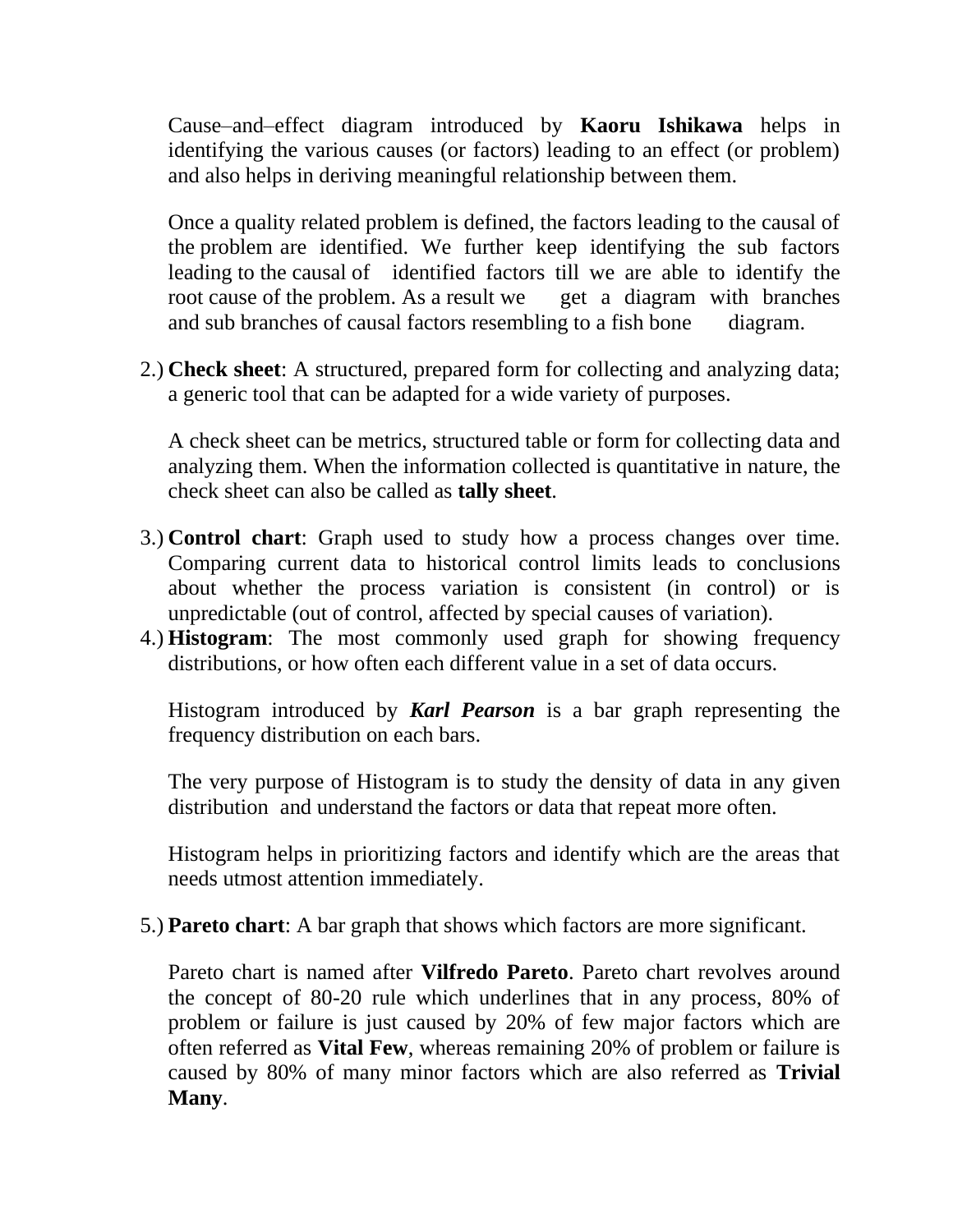The very purpose of Pareto Chart is to highlight the most important factors that are the reason for major cause of problem or failure.

Pareto chart is having bars graphs and line graphs where individual factors are represented by a bar graph in descending order of their impact and the cumulative total is shown by a line graph.

6.) **[Scatter diagram](https://asq.org/quality-resources/scatter-diagram)**: Graphs pairs of numerical data, one variable on each axis, to look for a relationship.

Scatter diagram or scatter plot is basically a statistical tool that depicts dependent variables on  $Y - Axi$  and Independent Variable on  $X - axis$ plotted as dots on their common intersection points. Joining these dots can highlight any existing relationship among these variables or an equation in format  $Y = F(X) + C$ , where is C is an arbitrary constant.

Very purpose of scatter Diagram is to establish a relationship between problem (overall effect) and causes that are affecting.

The relationship can be linear, curvilinear, exponential, logarithmic, quadratic, polynomial etc. Stronger the correlation, stronger the relationship will hold true. The variables can be positively or negatively related defined by the slope of equation derived from the scatter diagram.

7.) **[Stratification](https://asq.org/quality-resources/stratification)**: A technique that separates data gathered from a variety of sources so that patterns can be seen (some lists replace stratification with flowchart or run chat).

Stratification is a method of dividing data into sub–categories and classifies data based on group, division, class or levels that helps in deriving meaningful information to understand an existing problem. The very purpose of Stratification is to divide the data and conquer the meaning full Information to solve a problem.

# **Question Number-7.) Discuss Six Sigma and total productive maintenance?**

#### **Answer-**

Six Sigma is a method that provides organizations tools to improve the capability of their business processes. This increase in performance and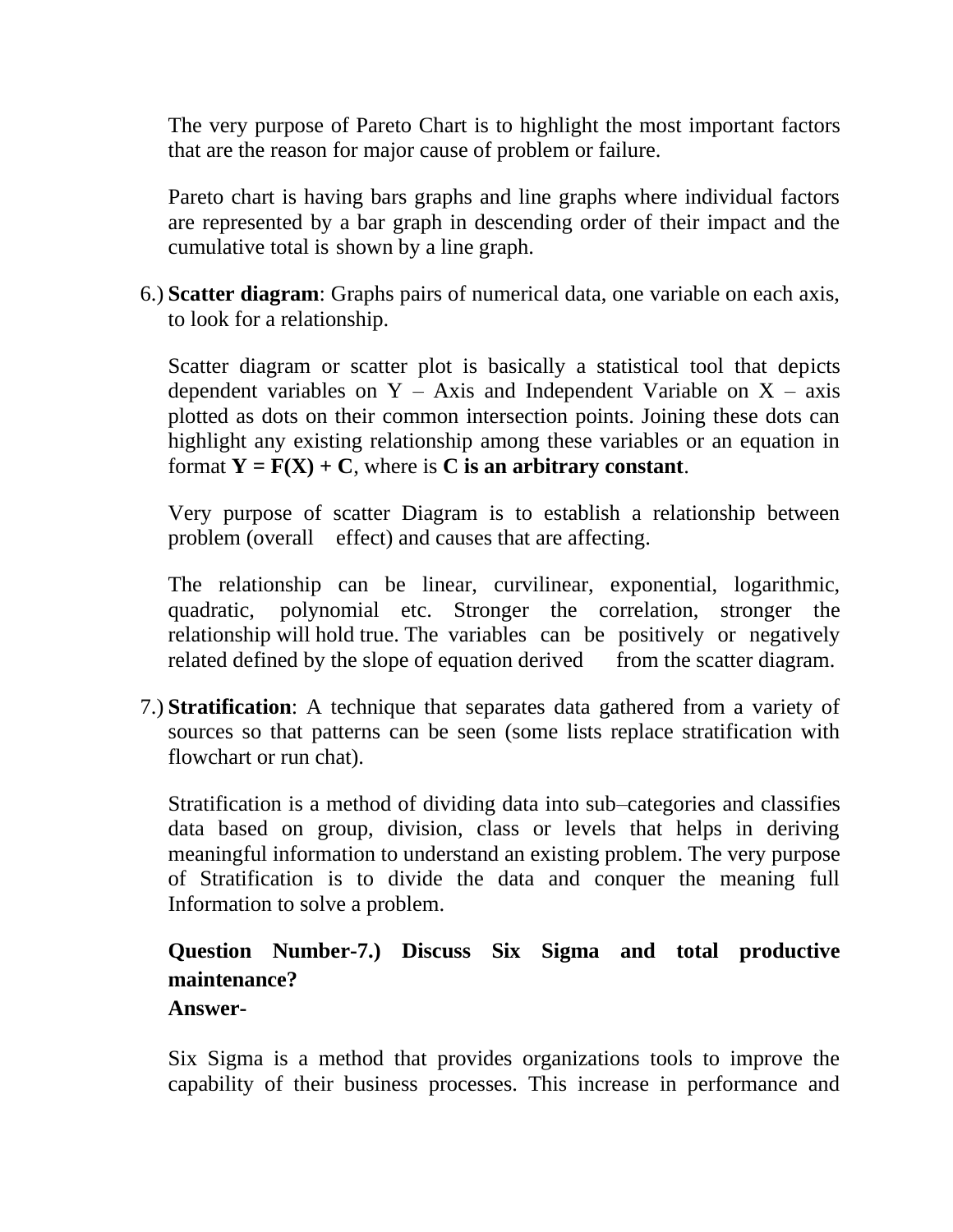decrease in process variation helps lead to defect reduction and improvement in profits, employee morale, and quality of products or services.

**Six Sigma** (**6σ**) is a set of techniques and tools for process improvement. It was introduced by American engineer Bill Smith while working at Motorola in 1986. Jack Welch made it central to his business strategy at General Electric in 1995. A six sigma process is one in which 99.99966% of all opportunities to produce some feature of a part are statistically expected to be free of defects.

Six Sigma strategies seek to improve the quality of the output of a process by identifying and removing the causes of defects and minimizing impact variability in manufacturing and business processes. It uses a set of quality management methods, mainly empirical, statistical methods, and creates a special infrastructure of people within the organization who are experts in these methods. Each Six Sigma project carried out within an organization follows a defined sequence of steps and has specific value targets, for example: reduce process cycle time, reduce pollution, reduce costs, increase customer satisfaction, and increase profits.

The term *Six Sigma* (capitalized because it was written that way when registered as a Motorola trademark on December 28, 1993) originated from terminology associated with statistical modeling of manufacturing processes. The maturity of a manufacturing process can be described by a *sigma* rating indicating its yield or the percentage of defect-free products it creates—specifically, to within how many standard deviations of a normal distribution the fraction of defect-free outcomes corresponds. Motorola set a goal of "six sigma" for all of its manufacturing.

**Total Productive Maintenance** (**TPM**) is a system of maintaining and improving the integrity of production, safety and quality systems through the machines, equipment, processes, and employees that add business value to an organization.

TPM focuses on keeping all equipment in top working condition to avoid breakdowns and delays in manufacturing processes.

The goal of TPM is the continuous improvement of equipment effectiveness through engaging those that impact on it in small group improvement activities. Total quality management (TQM) and total productive maintenance (TPM) are considered as the key operational activities of the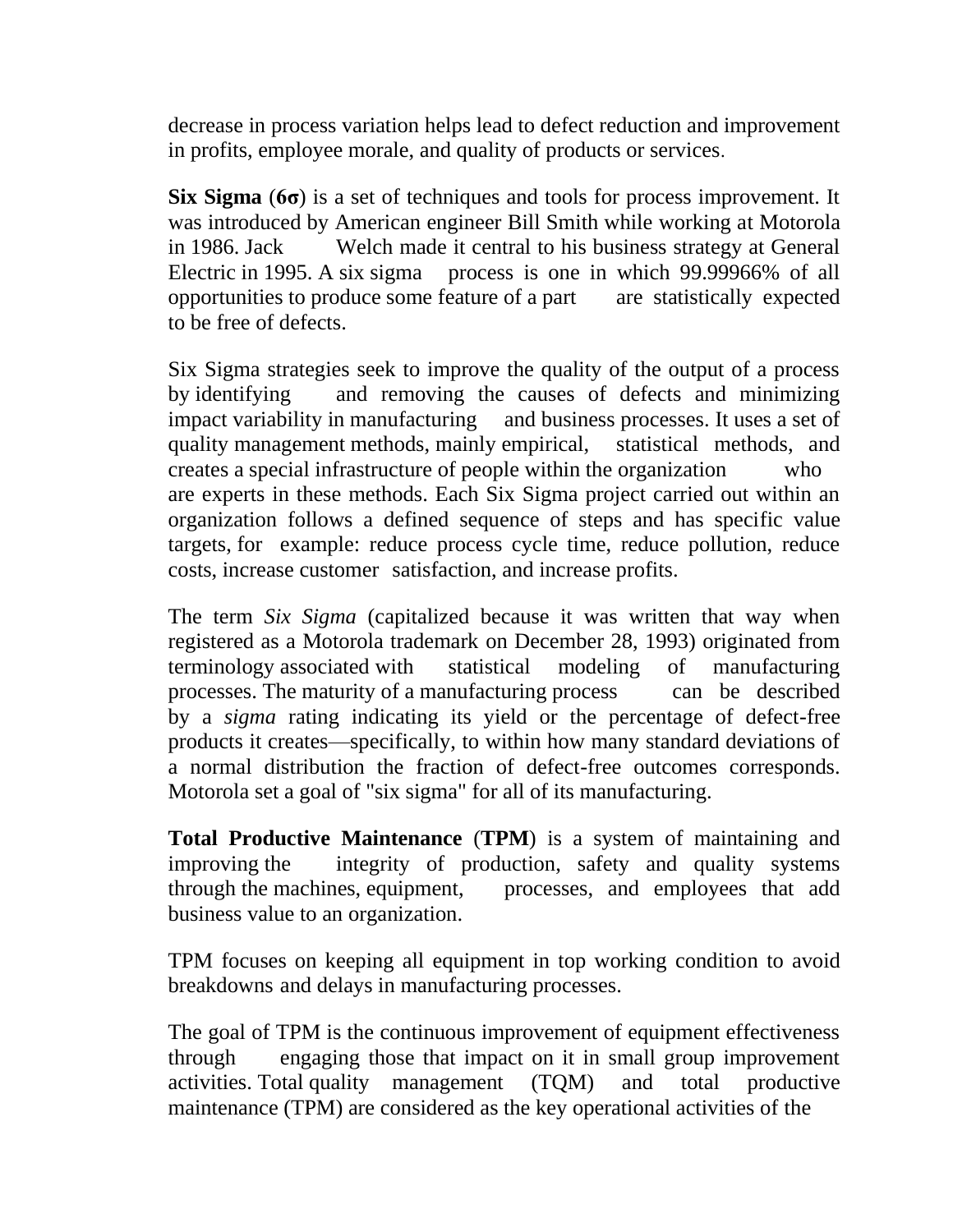quality management system. In order for TPM to be effective, the full support of the total workforce is required. This should result in accomplishing the goal of TPM: "Enhance the volume of the production, employee morals, and job satisfaction."

The main objective of TPM is to increase the Overall Equipment Effectiveness (OEE) of plant equipment. TPM addresses the causes for accelerated deterioration while creating the correct environment between operators and equipment to create ownership.

# **Question Number-8.) Describe ISO 9000 and coverage QS 9000 clauses in detail?**

### **Answer-**

The **ISO 9000** family of quality management systems (QMS) is a set of standards that helps organizations ensure they meet customers and other stakeholder needs within statutory and regulatory requirements related to a product or service. ISO 9000 deals with the fundamentals of quality management systems, including the seven quality management principles that underlie the family of standards. ISO 9001 deals with the requirements that organizations wishing to meet the standard must fulfill.

ISO 9000 is a series of standards, developed and published by the International Organization for Standardization (ISO), that define, establish, and maintain an effective quality assurance system for manufacturing and service industries. The ISO 9000 standard is the most widely known and has perhaps had the most impact of the 13,000 standards published by the ISO. It serves many different industries and organizations as a guide to quality products, service, and management.

An organization can be ISO 9000-certified if it successfully follows the ISO 9000 standards for its industry. In order to be certified, the organization must submit to an examination by an outside assessor. The assessor interviews staff members to ensure that they understand their part in complying with the ISO 9000 standard, and the assessor examines the organization's paperwork to ensure ISO 9000 compliance. The assessor then prepares a detailed report that describes the parts of the standard the organization missed. The organization then agrees to correct any problems within a specific time frame. When all problems are corrected, the